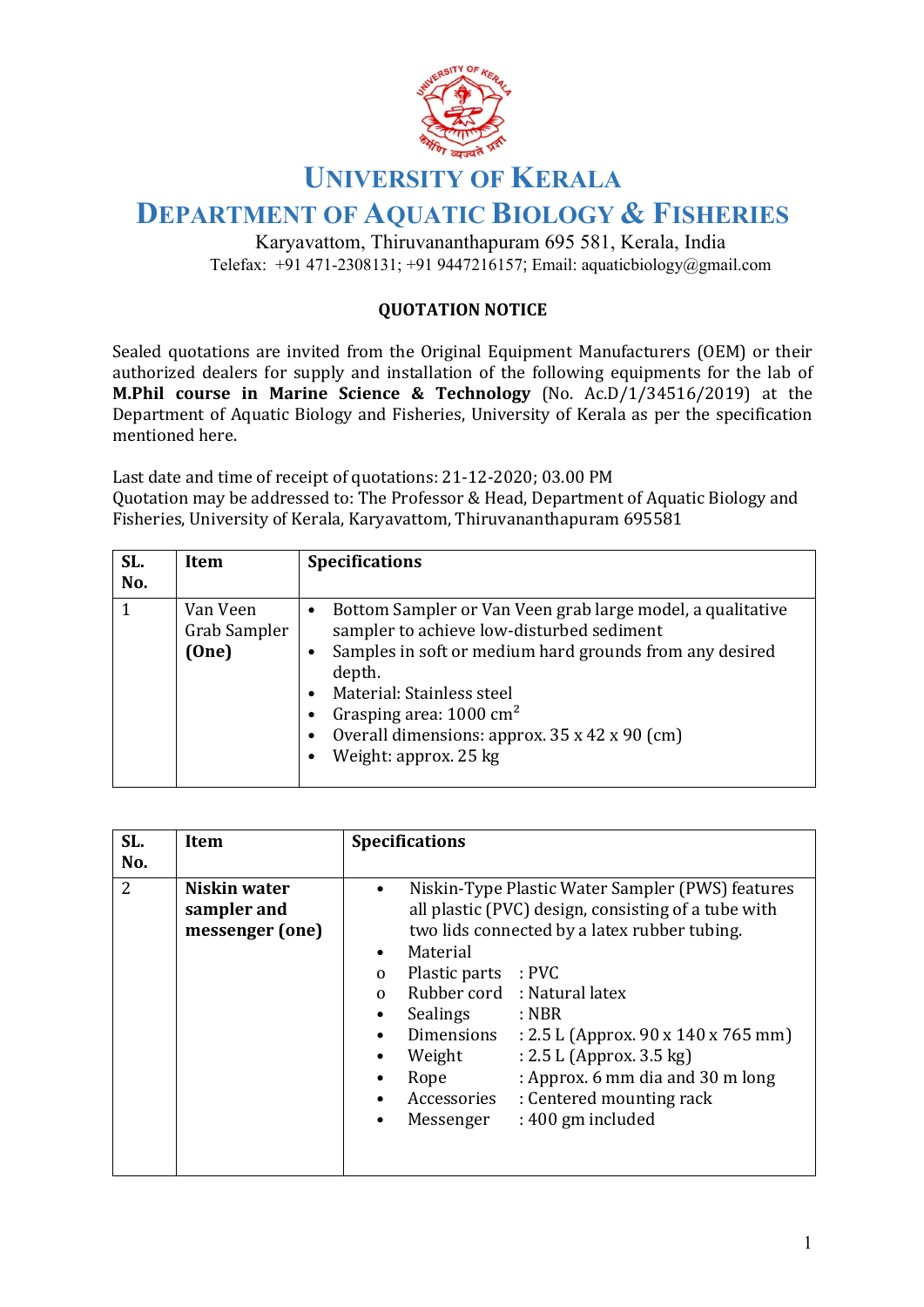| SL.<br>No. | <b>Item</b>                                          | <b>Specifications</b>                                                                                            |  |  |
|------------|------------------------------------------------------|------------------------------------------------------------------------------------------------------------------|--|--|
| 3          | Zooplankton net and mechanical flow meter (one each) |                                                                                                                  |  |  |
|            |                                                      | Mouth Ring: Stainless Steel, Approx. 10mm thickness                                                              |  |  |
|            | Zooplankton                                          | Aperture: Approx. 500mm dia                                                                                      |  |  |
|            | net                                                  | Mesh Size: 100µm                                                                                                 |  |  |
|            |                                                      | Nylon Length of the net: 1.8 mts                                                                                 |  |  |
|            |                                                      | Collection Bucket: Stainless steel with single window,                                                           |  |  |
|            |                                                      | Window: must be covered by a net, according to the mesh size<br>of the plankton net.                             |  |  |
|            |                                                      | Window protection: Stainless steel net at the outer side                                                         |  |  |
|            |                                                      | (90mm inner diameter, 200mm height, Lateral stop-cock<br>opening)                                                |  |  |
|            |                                                      | Seam tape and thread: Double-stitched long service under                                                         |  |  |
|            |                                                      | seagoing conditions with Stainless steel for eye lid for tying                                                   |  |  |
|            |                                                      | and towing                                                                                                       |  |  |
|            |                                                      | Rope: Polypropylene Rope for towing; Running on all four<br>corners of the net as additional support to the net. |  |  |
|            |                                                      | Clamp: Stainless steel quick release                                                                             |  |  |
|            |                                                      |                                                                                                                  |  |  |
|            | <b>Mechanical</b>                                    | The main application of the Mechanical Flow Meter is the                                                         |  |  |
|            | flow meter                                           | determination of the amount of water passing through plankton                                                    |  |  |
|            |                                                      | net. Additionally it may be used in stationary applications such                                                 |  |  |
|            |                                                      | as flow monitoring of rivers and outfalls. They use a three-                                                     |  |  |
|            |                                                      | blade impeller, directly coupled to a five-digit counter which                                                   |  |  |
|            |                                                      | records the revolutions of the impeller.                                                                         |  |  |
|            |                                                      | For Horizontal operation use the mechanical flow meter basic                                                     |  |  |
|            |                                                      | version without back-run stop.<br>For vertical operation use the mechanical flow meter basic                     |  |  |
|            |                                                      | version with back-run stop.                                                                                      |  |  |
|            |                                                      |                                                                                                                  |  |  |
|            |                                                      | Hydraulic pitch<br>$: 0.3$ m per revolution                                                                      |  |  |
|            |                                                      | Range of counter: 99999 revolutions                                                                              |  |  |
|            |                                                      | Impeller diameter: 75 mm                                                                                         |  |  |
|            |                                                      | Material: Plastics / titanium                                                                                    |  |  |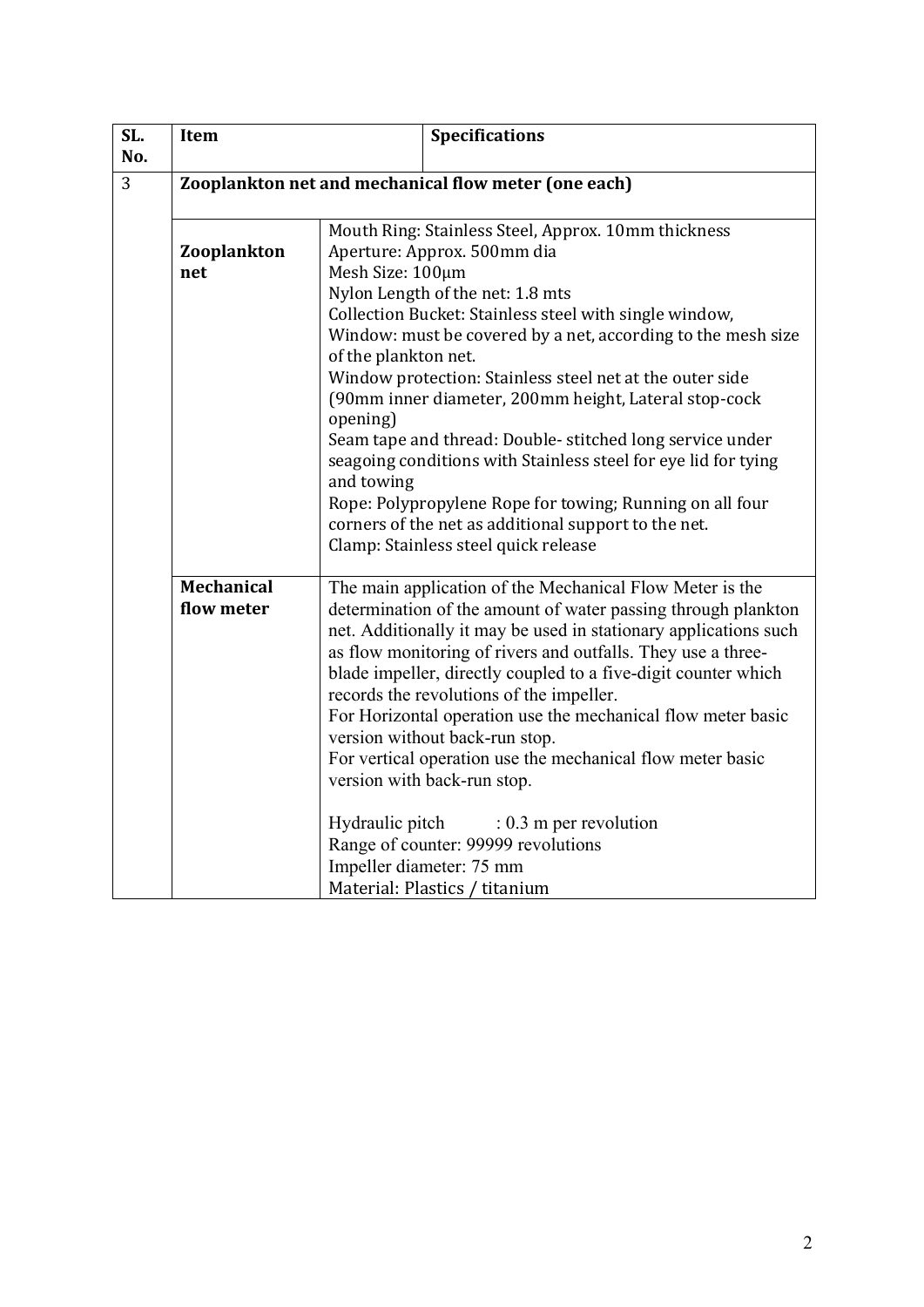| SL.<br>No.     | <b>Item</b>          |                                                                                                                                                                                                                                                                                                                                                                                                                                                                                                                 | <b>Specifications</b> |  |  |
|----------------|----------------------|-----------------------------------------------------------------------------------------------------------------------------------------------------------------------------------------------------------------------------------------------------------------------------------------------------------------------------------------------------------------------------------------------------------------------------------------------------------------------------------------------------------------|-----------------------|--|--|
| $\overline{4}$ | Phytoplankton net    |                                                                                                                                                                                                                                                                                                                                                                                                                                                                                                                 |                       |  |  |
|                | Phytoplankton<br>net | Mouth Ring: Stainless Steel, Approx. 70 cm<br>2-3 meter long net bag, made of Tetex (upper part), gaze of<br>100 $\mu$ m (middle part) and gaze of 55 $\mu$ m (lower part and side<br>window of Net bucket)<br>Heavy net bucket frame for high towing rope speed during<br>descent.<br>Seam tape and thread: Double-stitched long service under<br>seagoing conditions with Stainless steel for eye lid for tying<br>and towing<br>Rope: Polypropylene Rope for towing;<br>Clamp: Stainless steel quick release |                       |  |  |

## **Terms and Conditions**

1 The bidder should submit following documents along with bid:

- Detailed technical compliance of product quoted with cross reference
- Brochure and literature of the product quoted establishing its Brand, Make, Model and Technical Specifications
- List of addresses of Offices/Company's Service Centres
- Original Equipment Manufacturer (OEM) Certificate/ Undertaking. If the bidder is not an OEM, Certificate of authorized dealership/ distributorship from the OEM.
- Certificate from the OEM for technical support to the bidder and supply of spares.

2. Incomplete & conditional quotations received after the due date will be summarily rejected without assigning any reasons thereof

3. The Price/Rate quoted should be inclusive of all Taxes Freight, Packing & Forwarding Charges, Handling, Delivery Charges, installation charges etc.

4. The configuration given is the minimum configuration that is/are required. Vendors may choose to supply higher/better/ enhanced systems, but their financial quotes shall be treated as if they have been offered for the specified configuration only.

5. The bid shall be typed and shall be signed by the bidder or a person duly authorized to bind the bidder to the contract.

6. The bidder is expected to examine all instructions, forms, terms, condition, and technical specifications in the quotation Documents. Failure to furnish all information required by the quotation documents or submission of a bid not substantially responsive may result in the rejection of its bid.

7. The bidders shall give undertaking that all the Components used in the equipments shall be original make as per the technical specifications submitted and the hardware/software shall be supplied with the authorized license certificates, if found contrary the supplier shall replace the component/equipment with original one at their own cost 8.

8. All prices should be in INR